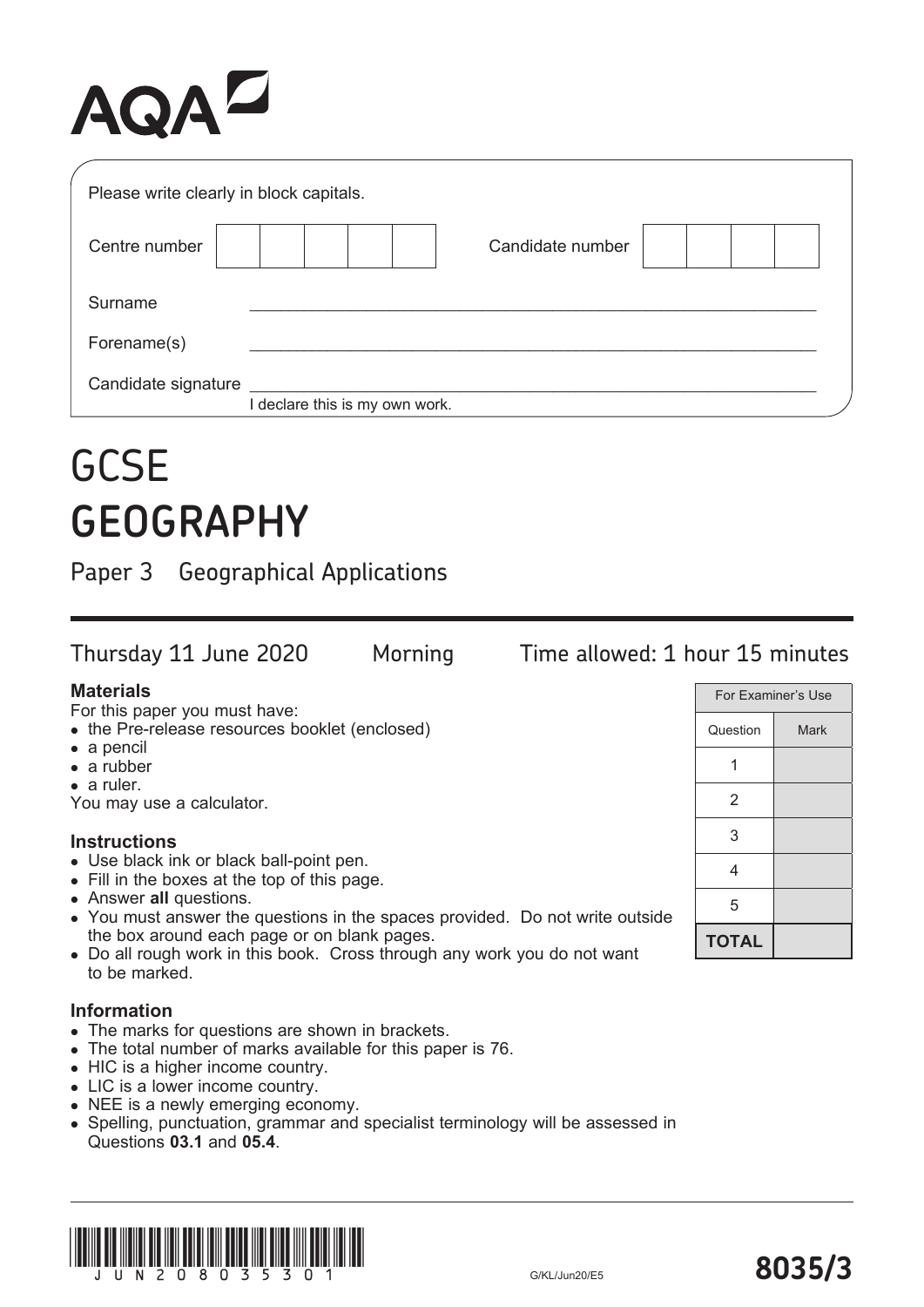|                  |        |                                                                                            | Do not write<br>outside the<br>box |
|------------------|--------|--------------------------------------------------------------------------------------------|------------------------------------|
|                  |        | For the multiple-choice questions, shade the circle next to the correct answer.            |                                    |
| CORRECT METHOD   |        | <b>WRONG METHODS</b><br>$\infty$<br>$\bullet$<br>$\Rightarrow$<br>$\varnothing$            |                                    |
|                  |        | If you want to change your answer you must cross out your original answer as shown.        |                                    |
| select as shown. |        | If you wish to return to an answer previously crossed out, ring the answer you now wish to |                                    |
|                  |        | Section A Issue evaluation                                                                 |                                    |
|                  |        | Answer all questions in this section.                                                      |                                    |
|                  |        | Study Figure 1 in the resources booklet, 'An increasingly urban world'.                    |                                    |
| 0<br>1<br>1      |        | In which year were global urban and rural populations the same?                            |                                    |
|                  |        | Shade one circle only.                                                                     |                                    |
|                  | A 2004 | $\bigcirc$                                                                                 | $[1$ mark]                         |
|                  | В      | 2007                                                                                       |                                    |
|                  |        | $\bigcirc$                                                                                 |                                    |
|                  | C      | 2010<br>$\bigcirc$                                                                         |                                    |
|                  | D 2013 |                                                                                            |                                    |
|                  |        |                                                                                            |                                    |
|                  |        |                                                                                            |                                    |
|                  |        |                                                                                            |                                    |
|                  |        |                                                                                            |                                    |
|                  |        |                                                                                            |                                    |
|                  |        |                                                                                            |                                    |
|                  |        |                                                                                            |                                    |
|                  |        |                                                                                            |                                    |

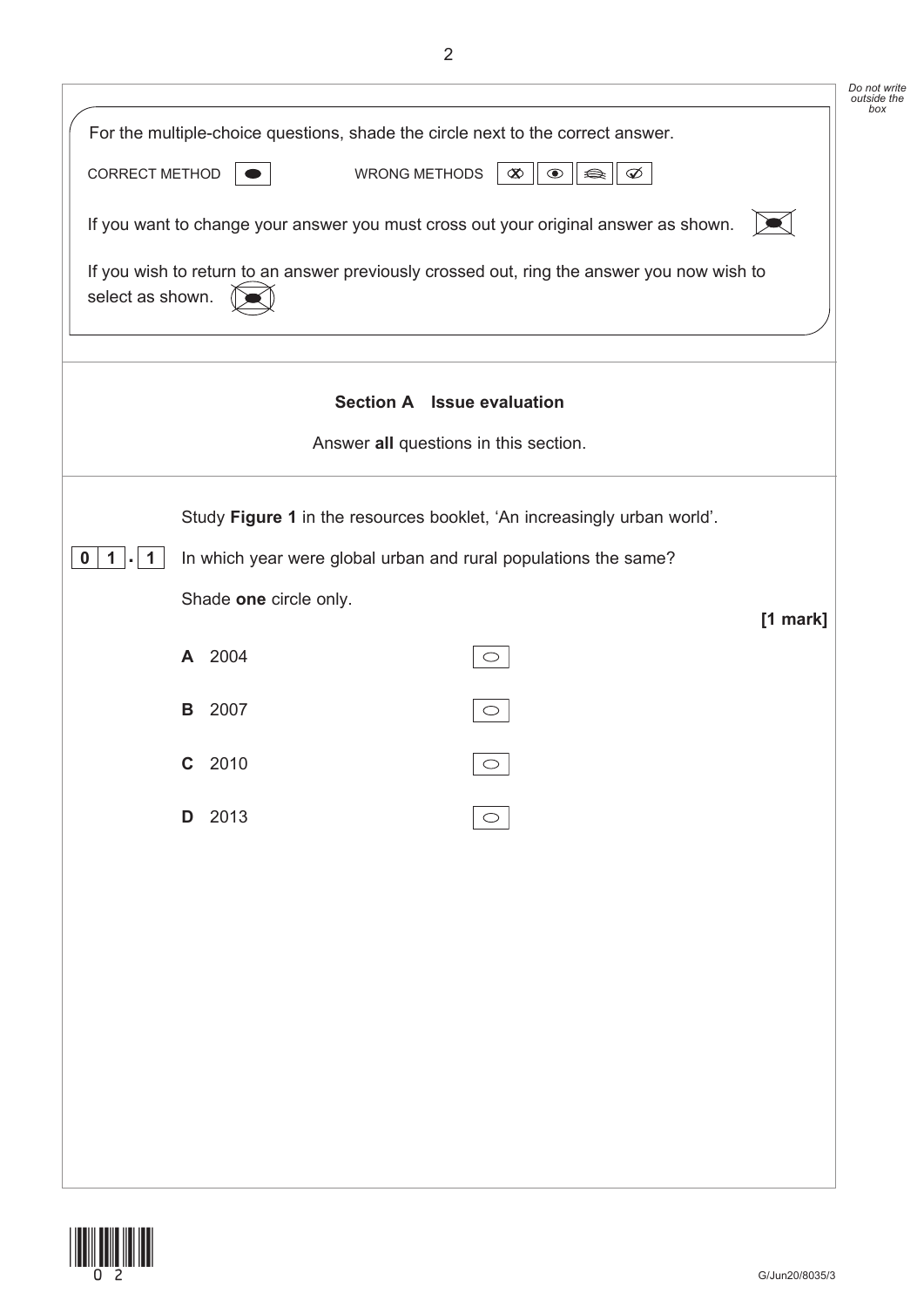*Do not write outside the box*

| $\mathbf{2}$<br>1.           |   | Which of the following statements is correct?                                                |            |
|------------------------------|---|----------------------------------------------------------------------------------------------|------------|
|                              |   | Shade one circle only.                                                                       | [1 mark]   |
|                              |   | A Latin America/Caribbean is predicted to double its % urban<br>population between 1950-2030 | $\circ$    |
|                              | В | The % urban population in Europe is expected to fall between<br>2007-2030                    | $\circ$    |
|                              |   | C By 2030 over 90% of the population in North America will live in<br>urban areas            | $\bigcirc$ |
|                              |   | <b>D</b> By 2030 Asia will be the continent with the highest % urban<br>population           | $\bigcirc$ |
| $\mathbf{3}$<br>$\mathbf{1}$ |   | Explain the link between economic development and urbanisation.                              | [4 marks]  |
|                              |   |                                                                                              |            |
|                              |   |                                                                                              |            |
|                              |   |                                                                                              |            |
|                              |   |                                                                                              |            |
|                              |   |                                                                                              |            |
|                              |   |                                                                                              |            |
|                              |   |                                                                                              |            |
|                              |   |                                                                                              |            |
|                              |   |                                                                                              |            |
|                              |   | Question 1 continues on the next page                                                        |            |



Turn over  $\blacktriangleright$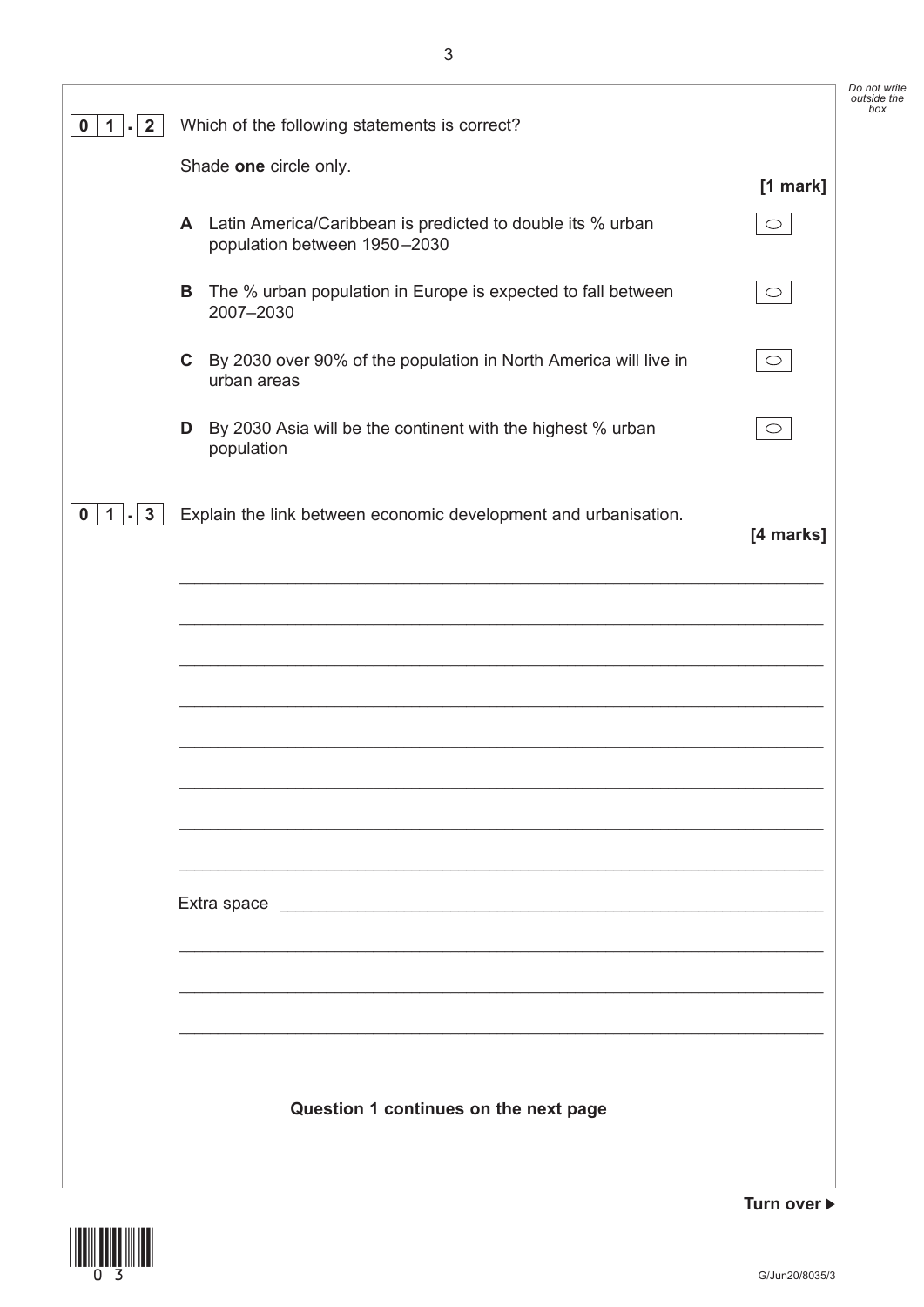| $\mathbf 0$<br>$1$ . 4 | Suggest two reasons why estimates of future urban population may not be accurate.<br>[2 marks]<br>$\mathbf{1}$<br><u> Alexandro de la contrada de la contrada de la contrada de la contrada de la contrada de la contrada de la co</u><br>,我们也不能在这里的人,我们也不能在这里的人,我们也不能在这里的人,我们也不能在这里的人,我们也不能在这里的人,我们也不能在这里的人,我们也不能在这里的人,我们也 | Do not write<br>outside the<br>box |
|------------------------|-----------------------------------------------------------------------------------------------------------------------------------------------------------------------------------------------------------------------------------------------------------------------------------------------------------------------------|------------------------------------|
|                        | $2 \overline{ }$                                                                                                                                                                                                                                                                                                            |                                    |
| $1$ . 5<br>$\mathbf 0$ | Suggest one challenge that urbanisation creates for rural areas.<br>[2 marks]<br><u> 1989 - Johann Barbara, markazar margolaria (h. 1989).</u>                                                                                                                                                                              |                                    |
|                        | <u> 1989 - Johann Barn, mars an t-Amerikaansk politiker (* 1908)</u>                                                                                                                                                                                                                                                        | 10                                 |
|                        |                                                                                                                                                                                                                                                                                                                             |                                    |
|                        |                                                                                                                                                                                                                                                                                                                             |                                    |
|                        |                                                                                                                                                                                                                                                                                                                             |                                    |
|                        |                                                                                                                                                                                                                                                                                                                             |                                    |
|                        |                                                                                                                                                                                                                                                                                                                             |                                    |

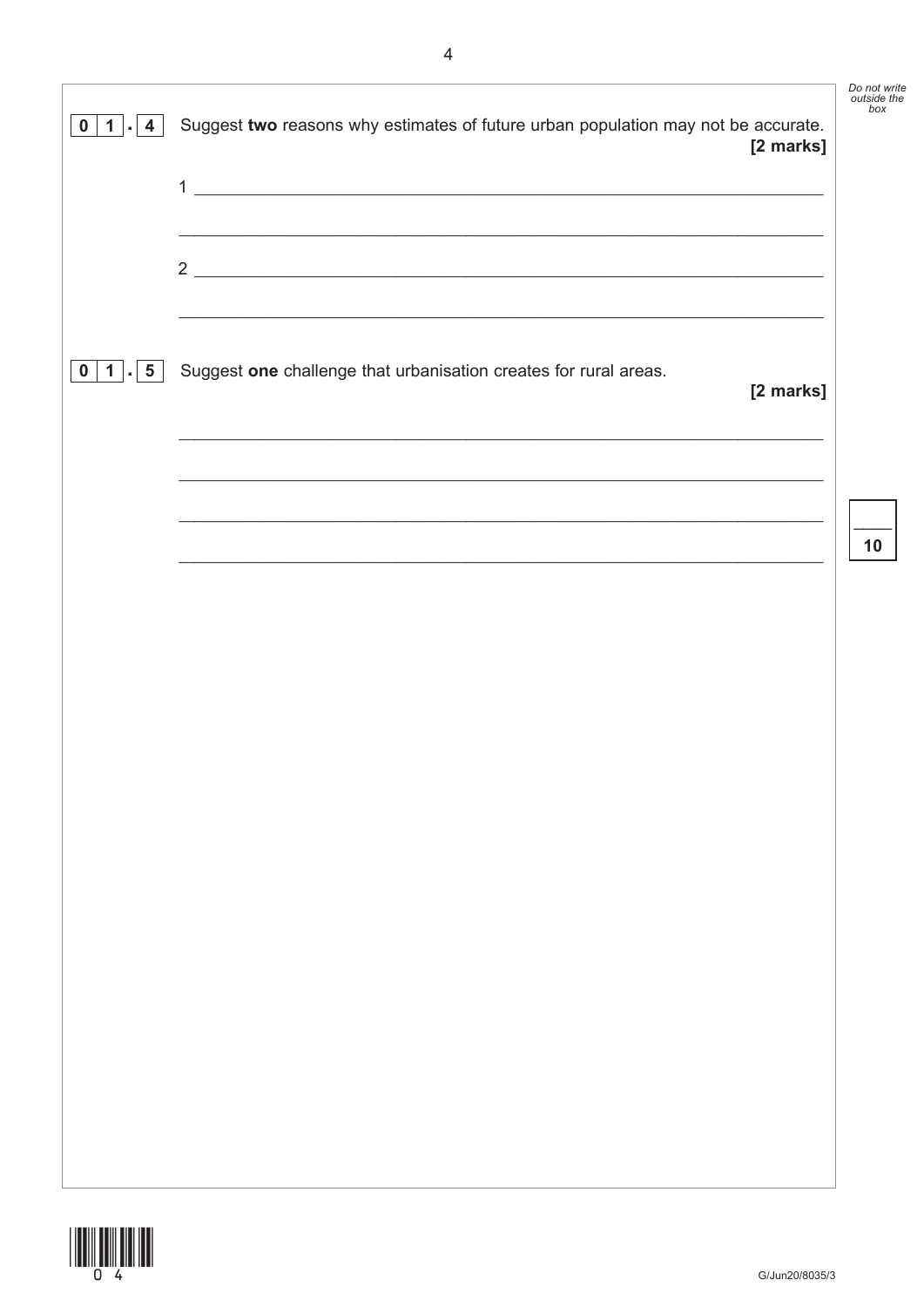|              |                                                                                             | Do not write<br>outside the |
|--------------|---------------------------------------------------------------------------------------------|-----------------------------|
|              | Study Figure 2 in the resources booklet, 'The growth of slums in LICs and NEEs'.            | box                         |
| 0   2  <br>1 | Suggest why cities in LICs and NEEs are often referred to as 'unequal cities'.<br>[6 marks] |                             |
|              |                                                                                             |                             |
|              |                                                                                             |                             |
|              |                                                                                             |                             |
|              |                                                                                             |                             |
|              |                                                                                             |                             |
|              |                                                                                             |                             |
|              |                                                                                             |                             |
|              |                                                                                             |                             |
|              |                                                                                             |                             |
|              |                                                                                             |                             |
|              |                                                                                             |                             |
|              |                                                                                             |                             |
|              |                                                                                             |                             |
|              |                                                                                             |                             |
|              |                                                                                             |                             |
|              |                                                                                             |                             |
|              |                                                                                             |                             |
|              |                                                                                             |                             |
|              |                                                                                             |                             |
|              |                                                                                             |                             |
|              |                                                                                             |                             |
|              | Question 2 continues on the next page                                                       |                             |
|              |                                                                                             |                             |
|              |                                                                                             |                             |
|              |                                                                                             |                             |
|              |                                                                                             |                             |
|              |                                                                                             |                             |



Turn over ▶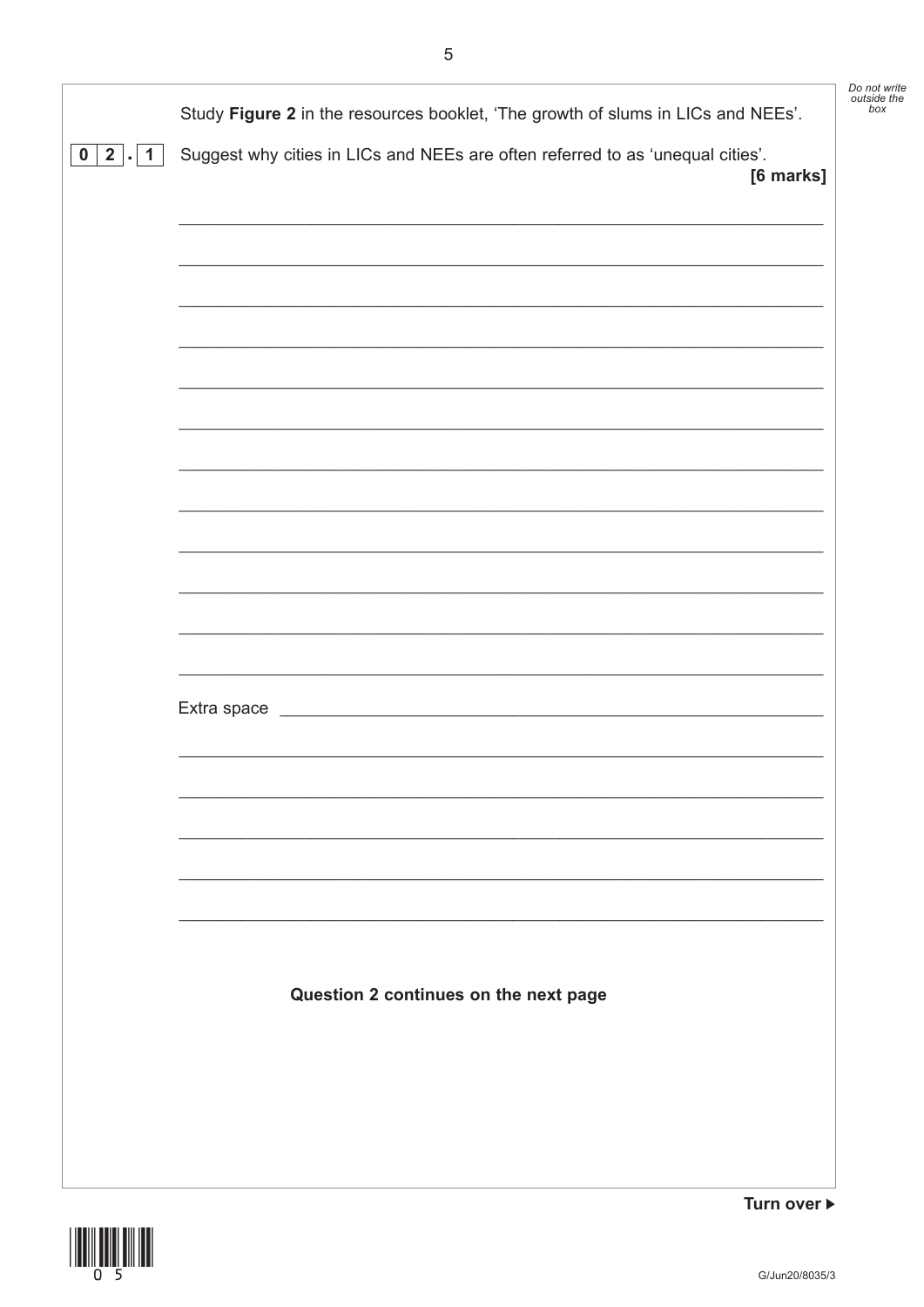| $2$ .<br>$\overline{2}$<br>$\mathbf 0$                  | Compare levels of access to piped water in urban and rural areas shown in                                                  | Do not write<br>outside the<br>box |
|---------------------------------------------------------|----------------------------------------------------------------------------------------------------------------------------|------------------------------------|
|                                                         | Figure 2.<br>[2 marks]                                                                                                     |                                    |
|                                                         |                                                                                                                            |                                    |
|                                                         |                                                                                                                            |                                    |
|                                                         |                                                                                                                            |                                    |
| $2$ $\vert \cdot \vert$<br>$\mathbf{3}$<br>$\mathbf{0}$ | Suggest why it might be helpful to describe the growth of African cities as 'population<br>growth per hour'.<br>$[1$ mark] |                                    |
|                                                         |                                                                                                                            |                                    |
|                                                         |                                                                                                                            |                                    |
|                                                         |                                                                                                                            |                                    |
|                                                         |                                                                                                                            |                                    |
|                                                         |                                                                                                                            |                                    |
|                                                         |                                                                                                                            |                                    |
|                                                         |                                                                                                                            |                                    |
|                                                         |                                                                                                                            |                                    |
|                                                         |                                                                                                                            |                                    |
|                                                         |                                                                                                                            |                                    |
|                                                         |                                                                                                                            |                                    |
|                                                         |                                                                                                                            |                                    |
|                                                         |                                                                                                                            |                                    |
|                                                         |                                                                                                                            |                                    |

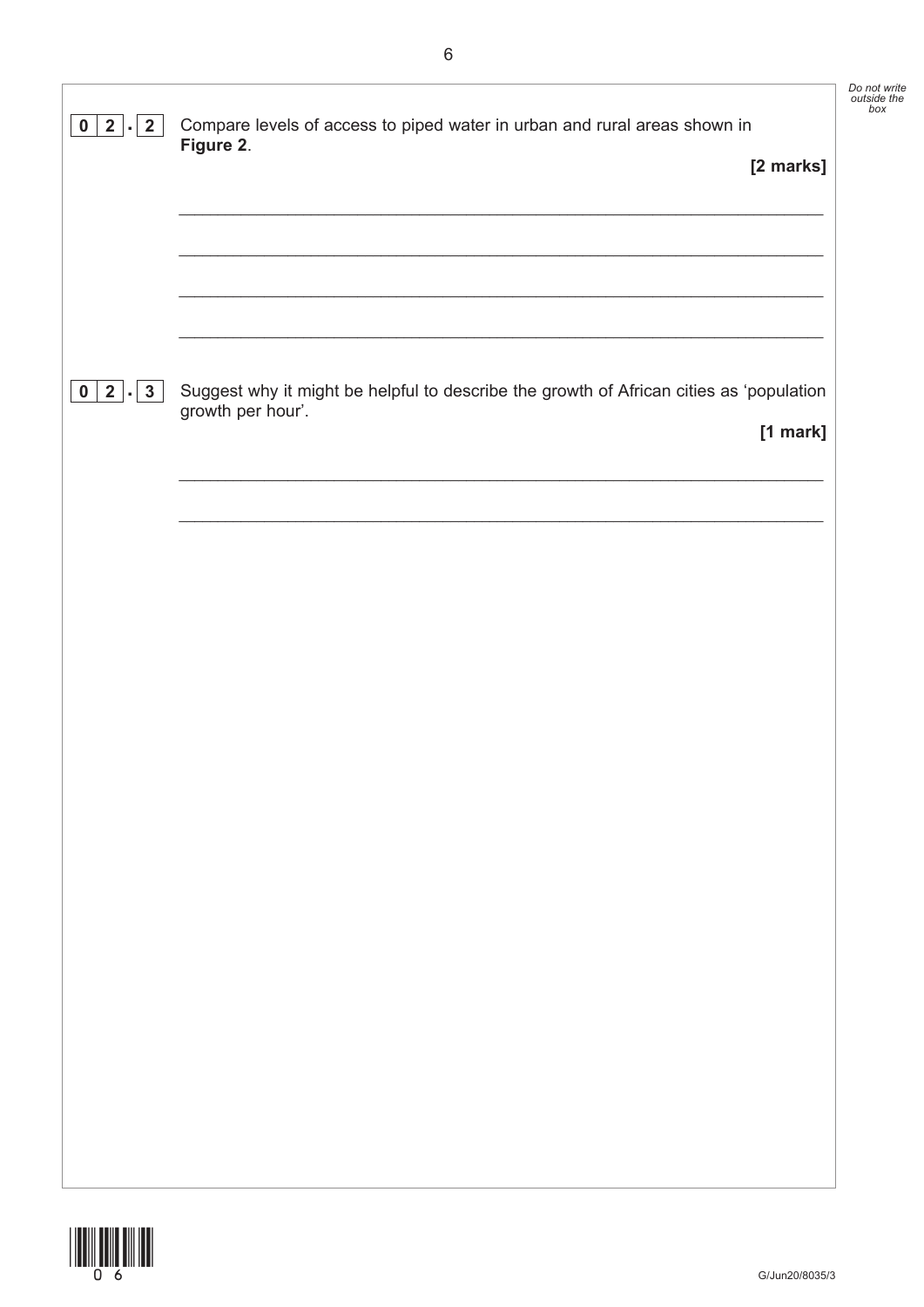|                                   |                                                                                                                       | Do not write<br>outside the<br>box |
|-----------------------------------|-----------------------------------------------------------------------------------------------------------------------|------------------------------------|
| $2 \mid . \mid 4$<br>$\mathbf{0}$ | 'Urban planners are finding it challenging to keep up with the growth of cities in<br>LICs and NEEs.'                 |                                    |
|                                   | To what extent do you agree with this statement?<br>[6 marks]                                                         |                                    |
|                                   |                                                                                                                       |                                    |
|                                   |                                                                                                                       |                                    |
|                                   |                                                                                                                       |                                    |
|                                   | <u> 1989 - Johann Harry Harry Harry Harry Harry Harry Harry Harry Harry Harry Harry Harry Harry Harry Harry Harry</u> |                                    |
|                                   |                                                                                                                       |                                    |
|                                   |                                                                                                                       |                                    |
|                                   |                                                                                                                       |                                    |
|                                   | Extra space<br><u> 1989 - Johann Barbara, martxa alemaniar arg</u>                                                    |                                    |
|                                   |                                                                                                                       |                                    |
|                                   |                                                                                                                       |                                    |
|                                   |                                                                                                                       | 15                                 |
|                                   | Turn over for the next question                                                                                       |                                    |
|                                   |                                                                                                                       |                                    |
|                                   |                                                                                                                       |                                    |
|                                   | Turn over ▶                                                                                                           |                                    |

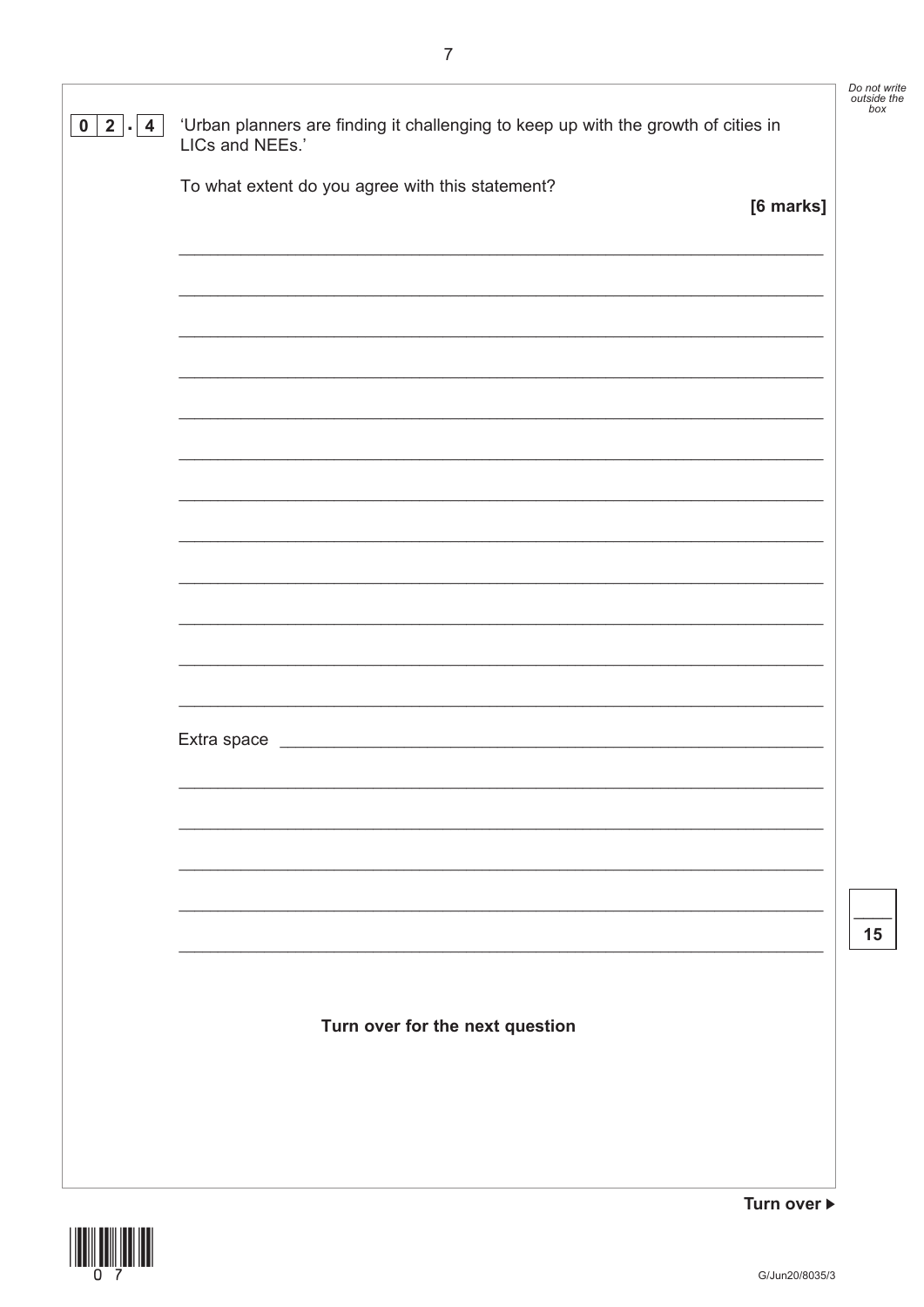|                               |                                                                                               | Do not write<br>outside the |
|-------------------------------|-----------------------------------------------------------------------------------------------|-----------------------------|
|                               | Study Figure 3 in the resources booklet, 'Slums of hope or slums of despair?'                 | box                         |
| $3\phantom{a}$<br>$\mathbf 0$ | 'Slums of hope or slums of despair?'                                                          |                             |
|                               | Which do you think best describes urban slums in LIC/NEE cities?                              |                             |
|                               | Use evidence from the resources booklet and your own understanding to support<br>your answer. |                             |
|                               | [9 marks]<br>[+3 SPaG marks]                                                                  |                             |
|                               |                                                                                               |                             |
|                               |                                                                                               |                             |
|                               |                                                                                               |                             |
|                               |                                                                                               |                             |
|                               |                                                                                               |                             |
|                               |                                                                                               |                             |
|                               |                                                                                               |                             |
|                               |                                                                                               |                             |
|                               |                                                                                               |                             |
|                               |                                                                                               |                             |
|                               |                                                                                               |                             |
|                               |                                                                                               |                             |
|                               |                                                                                               |                             |
|                               |                                                                                               |                             |
|                               |                                                                                               |                             |
|                               |                                                                                               |                             |

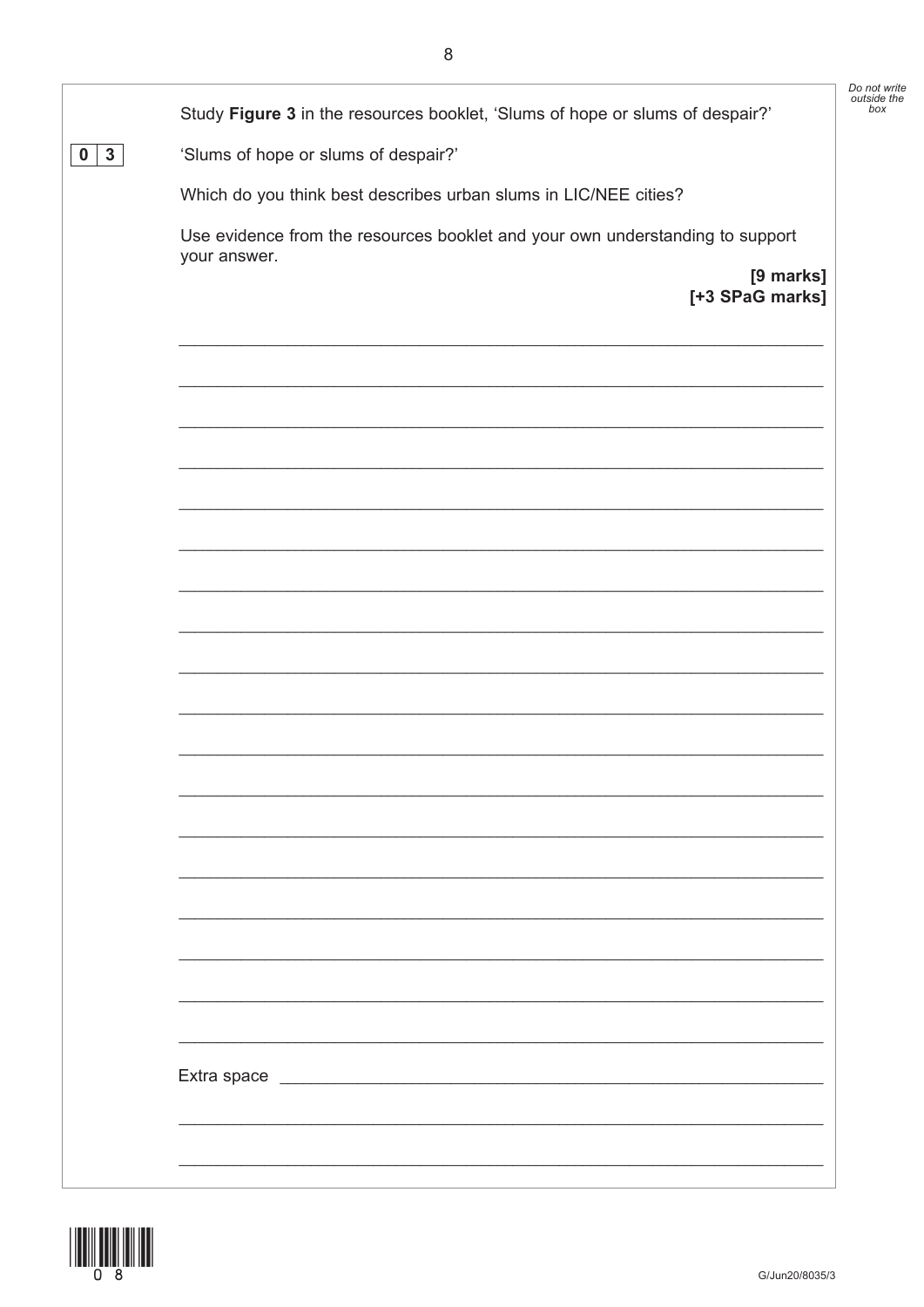

 $\overline{9}$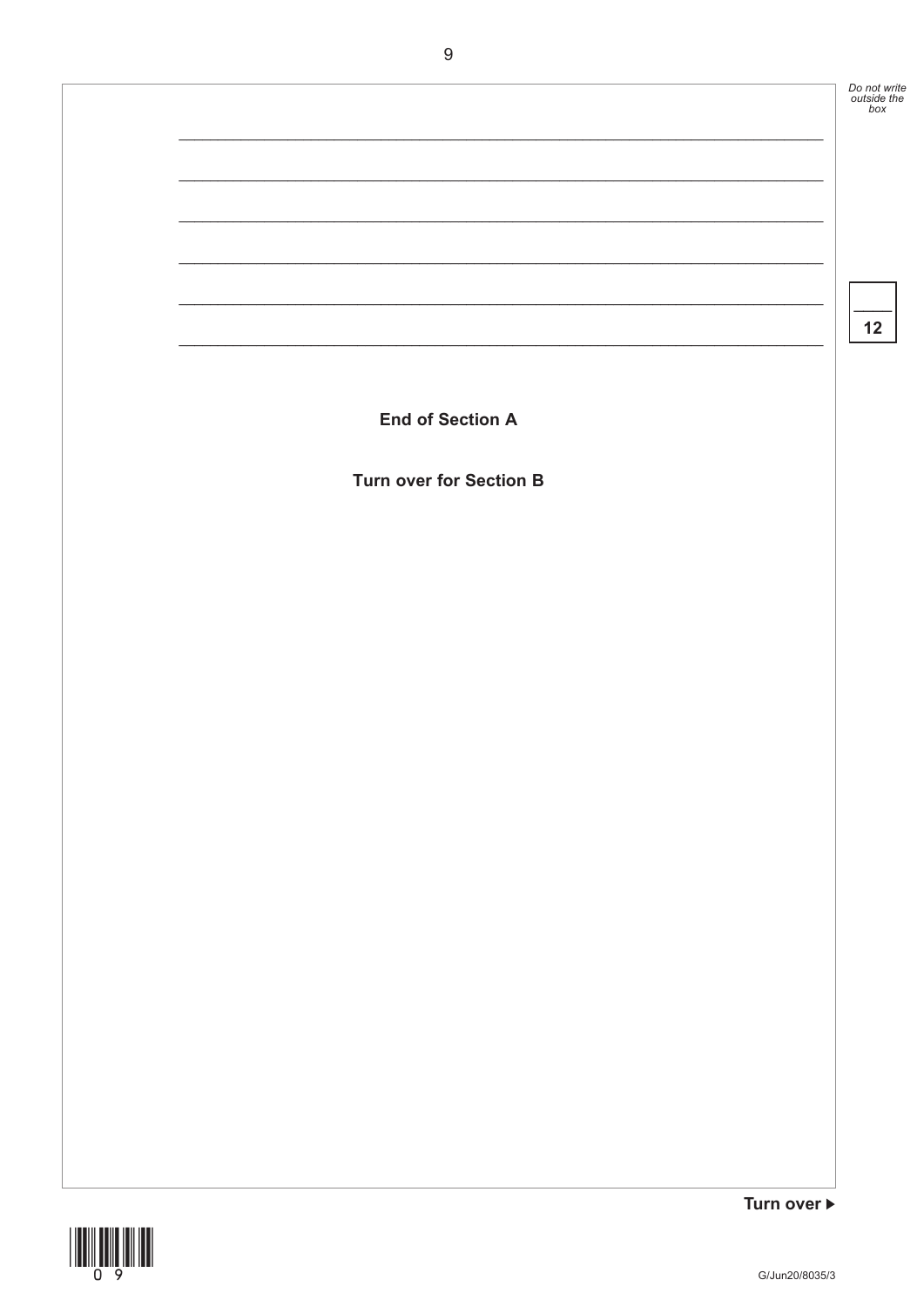### **Section B Fieldwork**

Answer **all** questions in this section.

 A student wanted to carry out a human geography enquiry in their local town by investigating the question 'Does the town centre have a parking problem?'

In order to do this the student carried out primary research, including a questionnaire and a car park survey.

Study **Figure 4**, which shows the results of the questionnaire and car park survey.



**Figure 4**

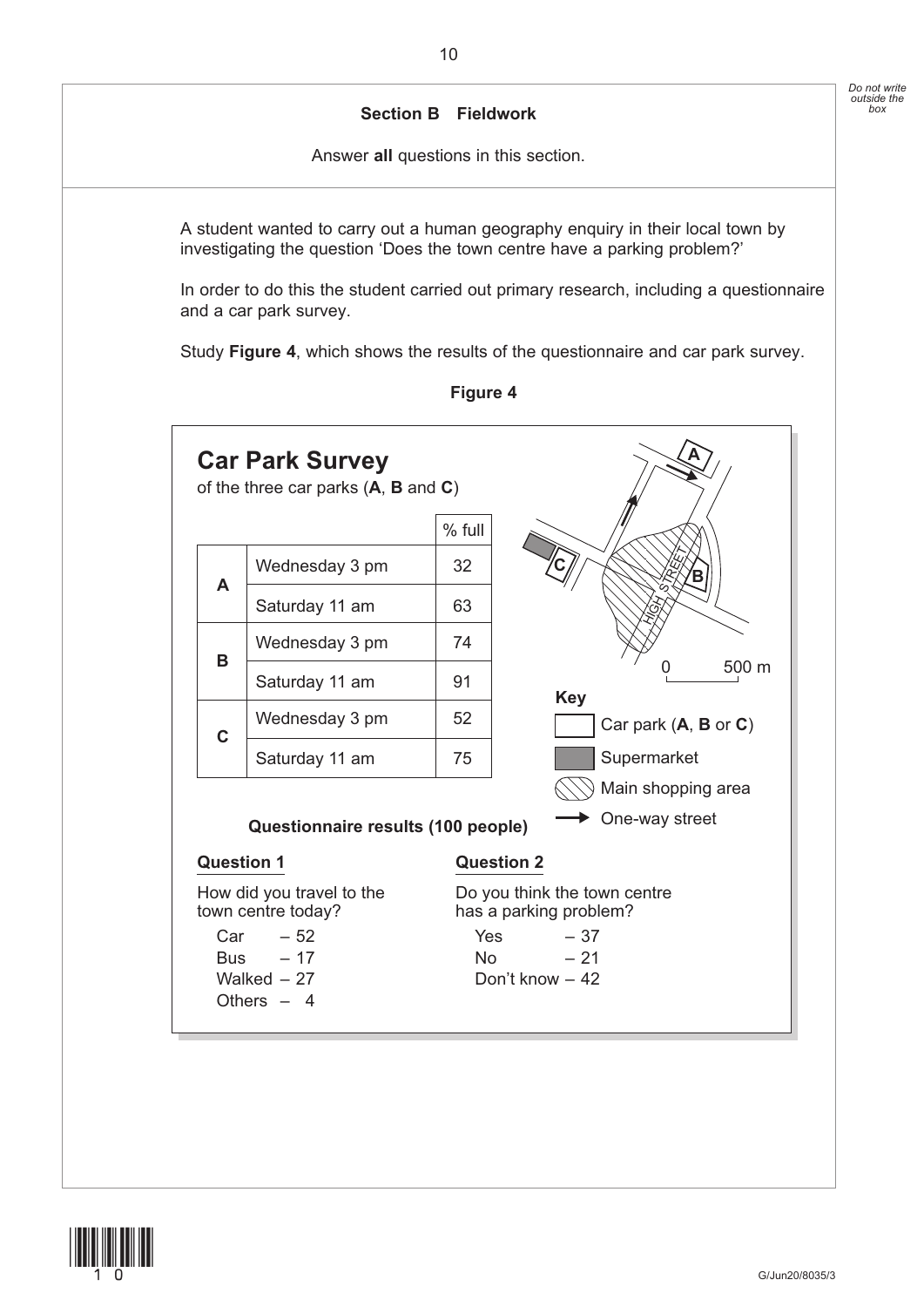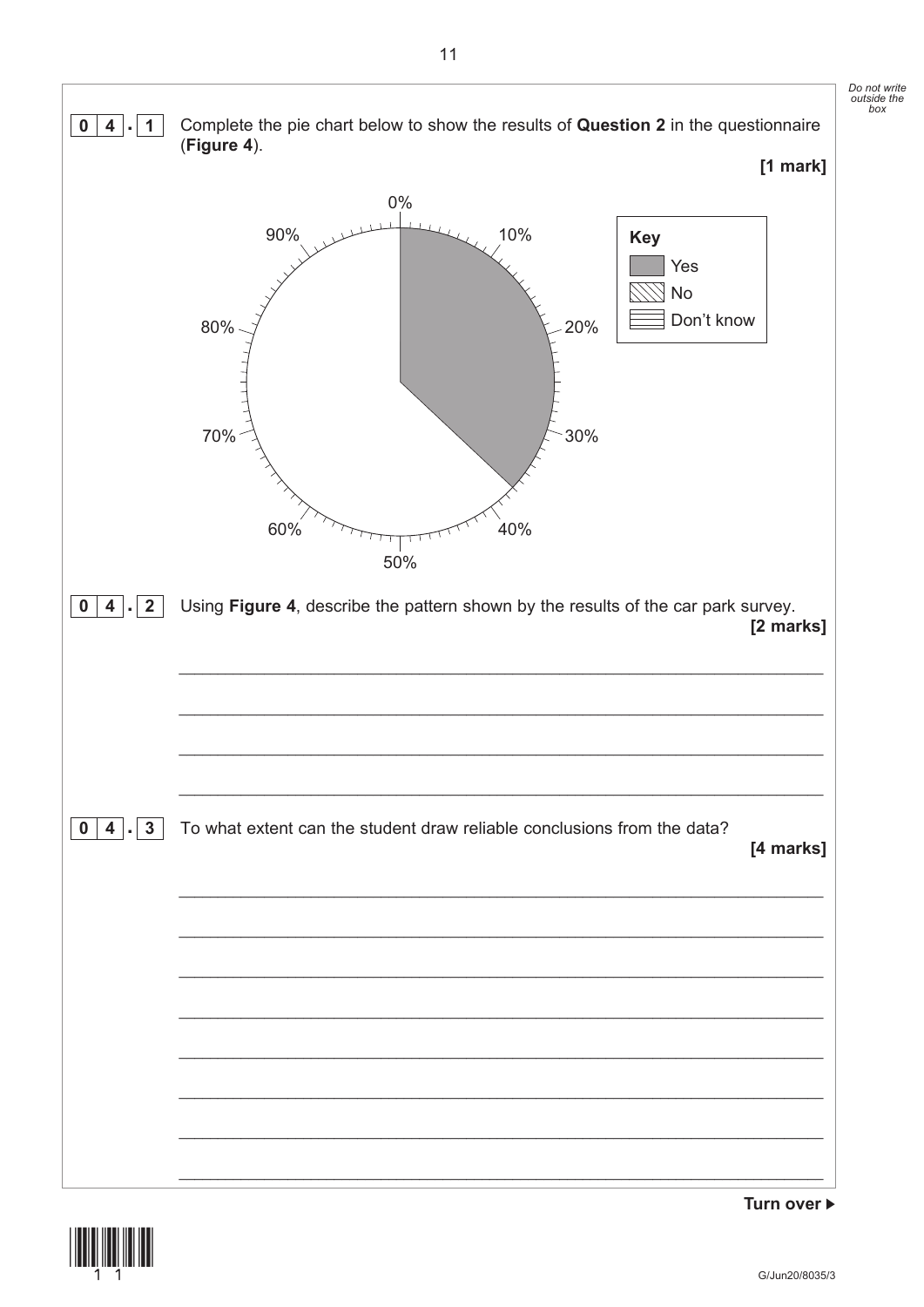



12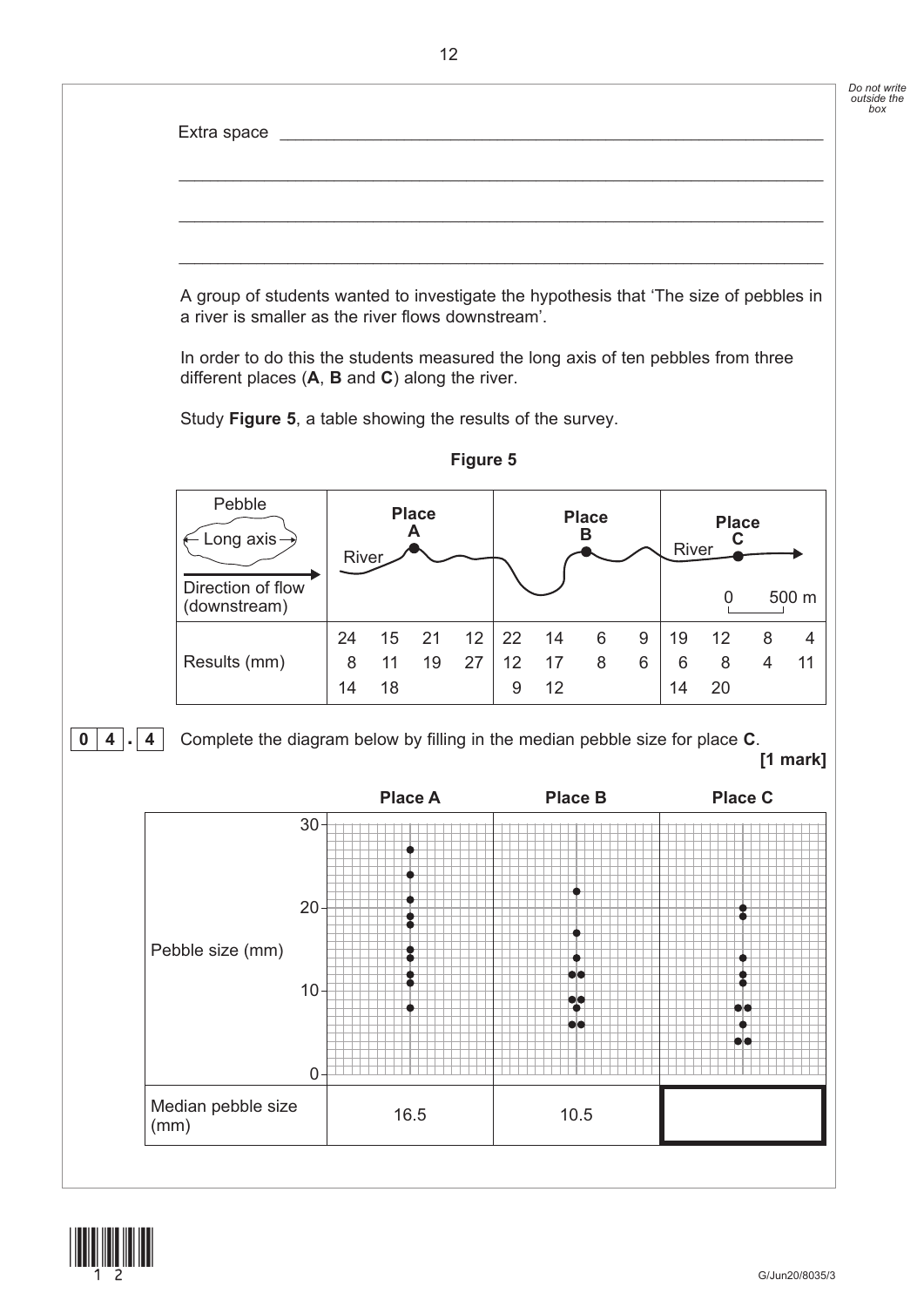| $5^{\circ}$<br>4 . <br>$\mathbf 0$ | Outline the conclusions that the students could draw from the data.                                                        | Do not write<br>outside the<br>box |
|------------------------------------|----------------------------------------------------------------------------------------------------------------------------|------------------------------------|
|                                    | [2 marks]                                                                                                                  |                                    |
|                                    |                                                                                                                            |                                    |
|                                    | ,我们也不能在这里的人,我们也不能在这里的人,我们也不能在这里的人,我们也不能在这里的人,我们也不能在这里的人,我们也不能在这里的人,我们也不能在这里的人,我们也                                          |                                    |
| $4 \mid . \mid 6$<br>$\mathbf 0$   | Suggest two ways that the data collection method could be adapted in order to<br>make it more useful.<br>[2 marks]         |                                    |
|                                    | 1<br><u> 1989 - Johann Harry Barn, mars ar breist fan de Amerikaanske kommunenter fan de Amerikaanske kommunente fan d</u> |                                    |
|                                    |                                                                                                                            |                                    |
|                                    | ,我们也不能在这里的人,我们也不能在这里的人,我们也不能在这里的人,我们也不能在这里的人,我们也不能在这里的人,我们也不能在这里的人,我们也不能在这里的人,我们                                           |                                    |
|                                    | Question 4 continues on the next page                                                                                      |                                    |
|                                    |                                                                                                                            |                                    |
|                                    |                                                                                                                            |                                    |
|                                    |                                                                                                                            |                                    |
|                                    |                                                                                                                            |                                    |
|                                    |                                                                                                                            |                                    |
|                                    |                                                                                                                            |                                    |
|                                    |                                                                                                                            |                                    |
|                                    | Turn over ▶                                                                                                                |                                    |

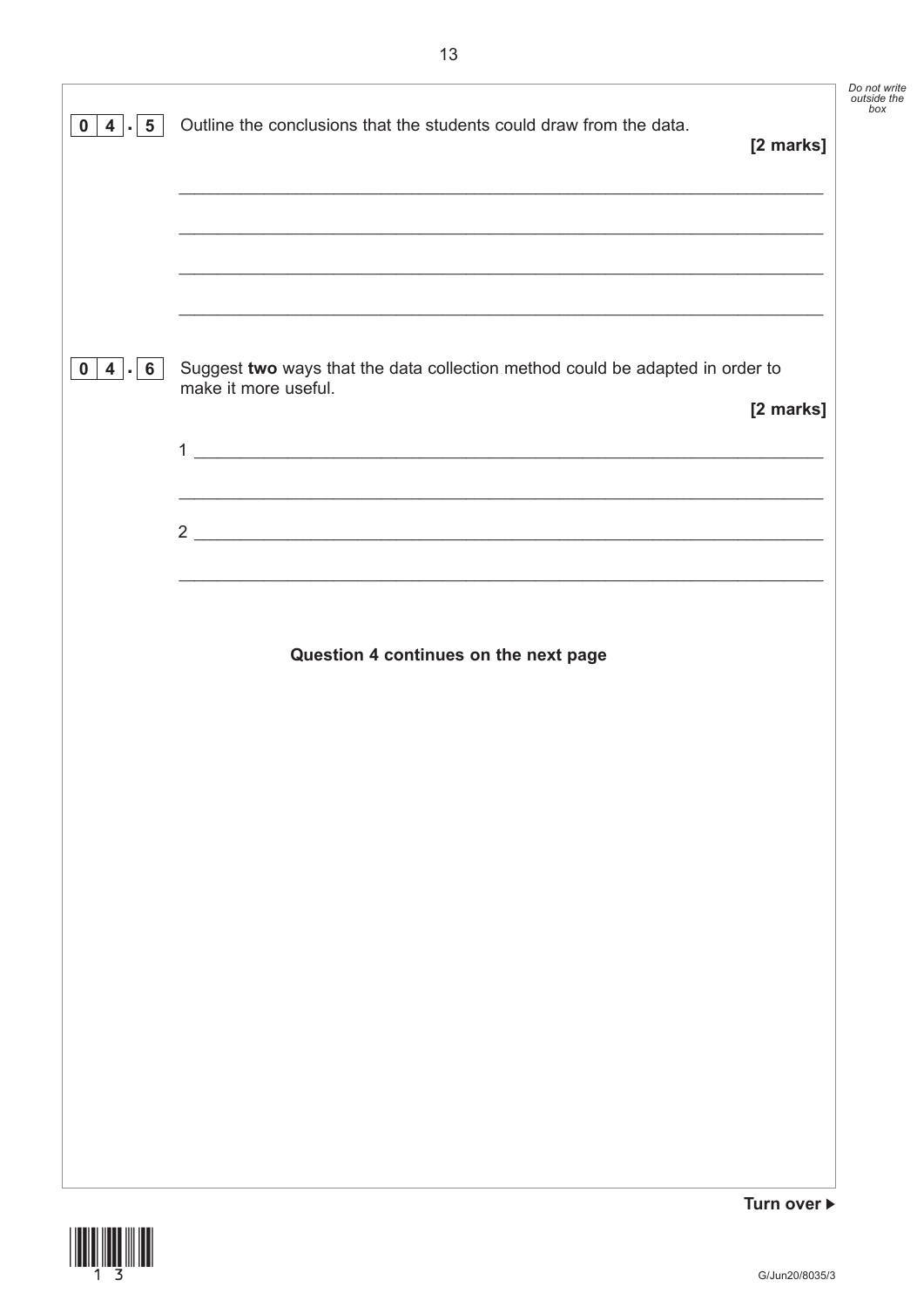

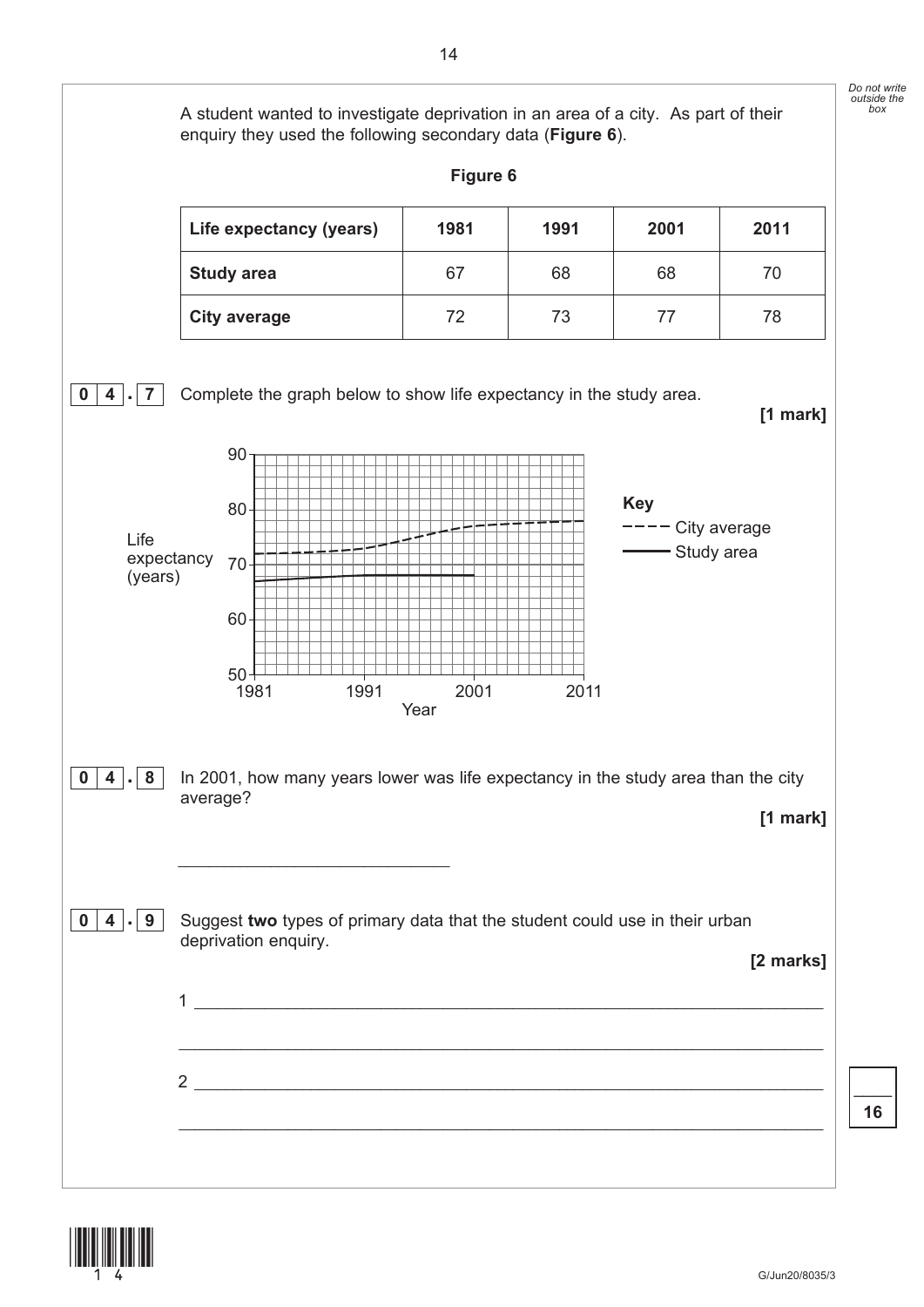| your fieldwork enquiry.               | [2 marks] |
|---------------------------------------|-----------|
|                                       |           |
|                                       |           |
|                                       |           |
|                                       |           |
|                                       |           |
|                                       |           |
| Question 5 continues on the next page |           |
|                                       |           |
|                                       |           |
|                                       |           |
|                                       |           |
|                                       |           |
|                                       |           |
|                                       |           |
|                                       |           |
|                                       |           |
|                                       |           |
|                                       |           |
|                                       |           |
|                                       |           |



Do not write<br>outside the<br>box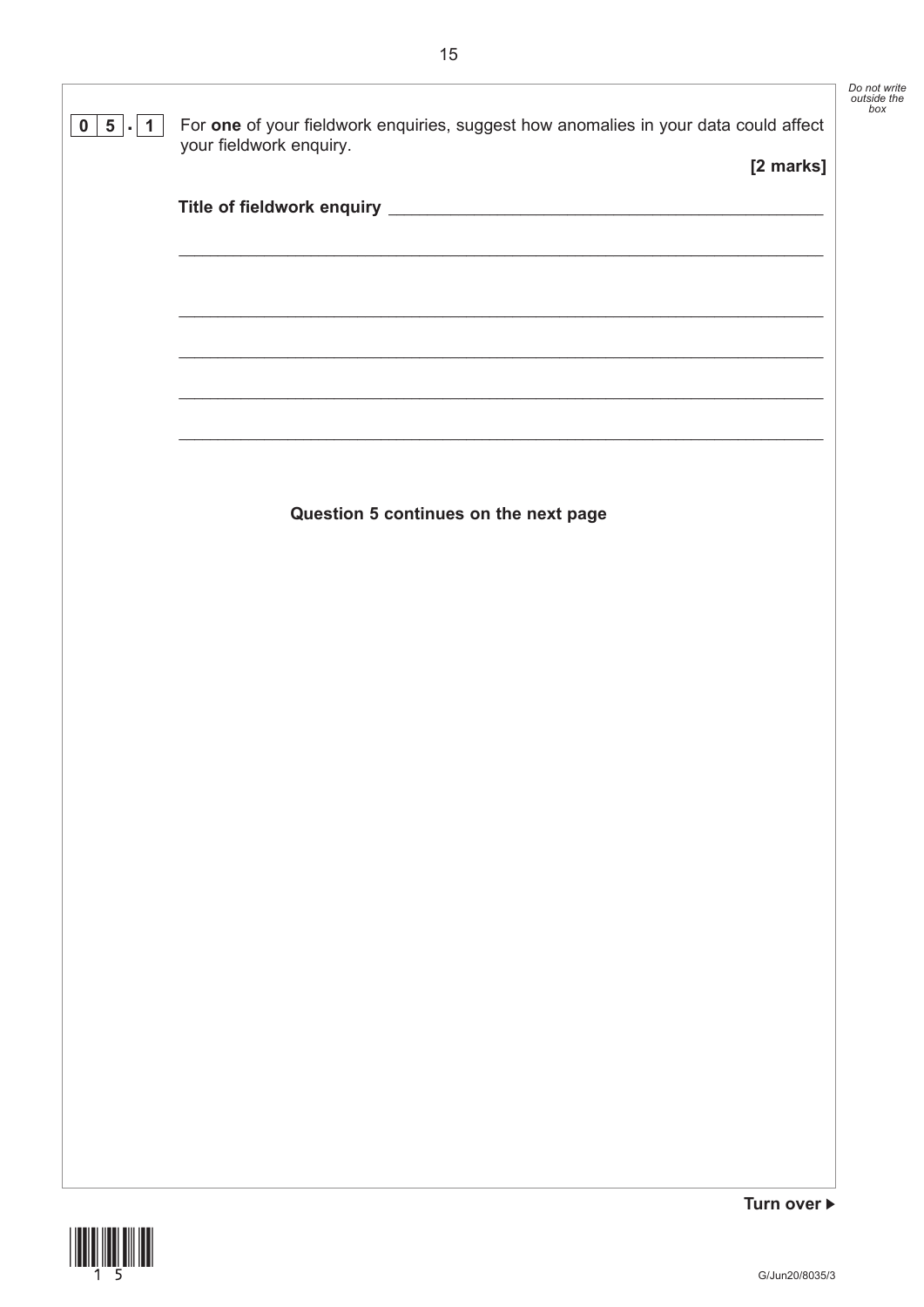|                                  | Write the title of your human geography fieldwork enquiry.                                 | Do not write<br>outside the |
|----------------------------------|--------------------------------------------------------------------------------------------|-----------------------------|
|                                  |                                                                                            |                             |
| $5 \mid . \mid 2$<br>$\mathbf 0$ | Justify the use of one of the following in your human geography enquiry:<br>$\bullet$ maps |                             |
|                                  | $\bullet$ photographs<br>· field sketches.                                                 | [3 marks]                   |
|                                  |                                                                                            |                             |
|                                  |                                                                                            |                             |
|                                  |                                                                                            |                             |
|                                  |                                                                                            |                             |
|                                  |                                                                                            |                             |
|                                  |                                                                                            |                             |
|                                  |                                                                                            |                             |
|                                  |                                                                                            |                             |

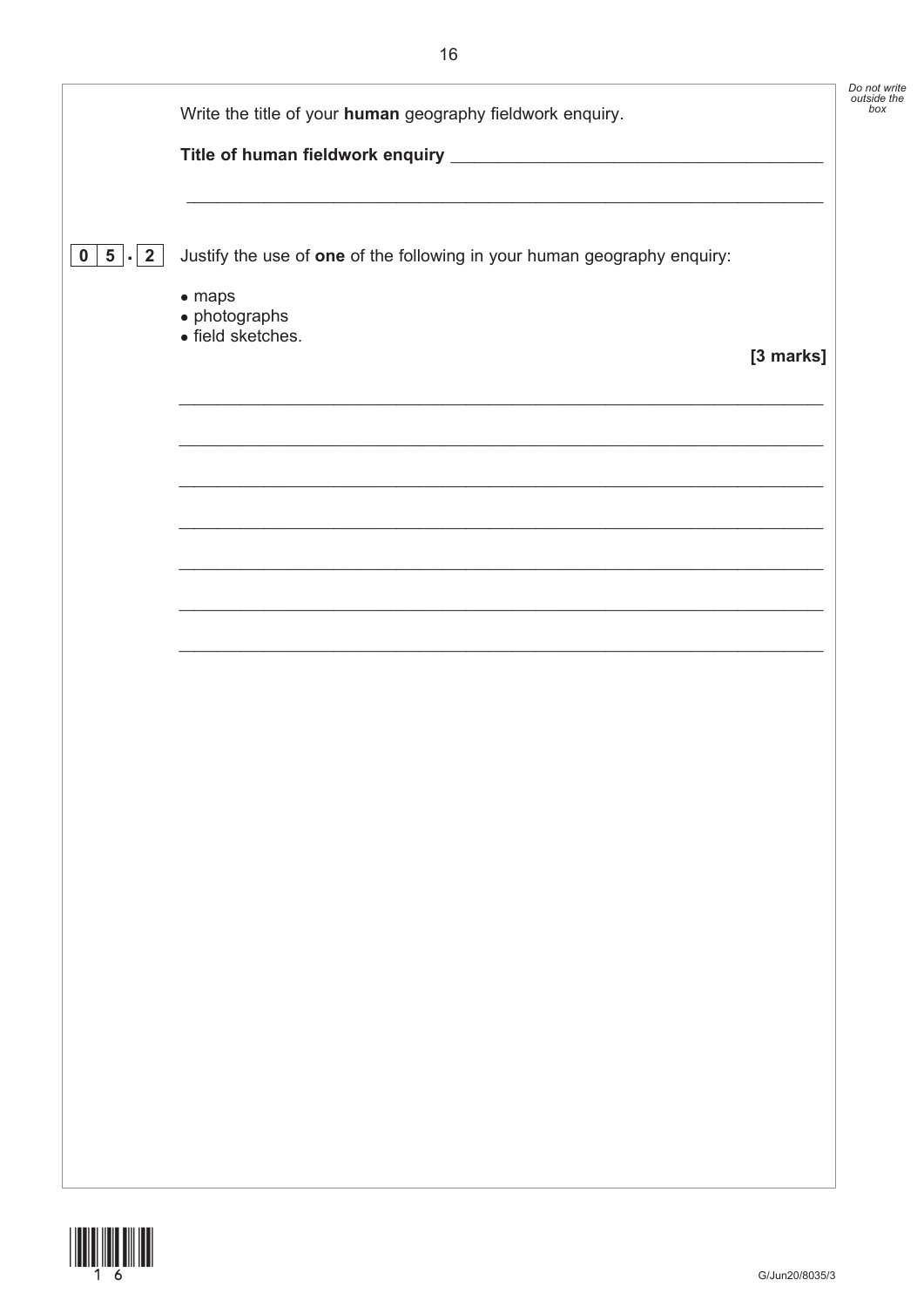|                                                  | Write the title of your physical geography fieldwork enquiry.                                                         | Do not write<br>outside the |
|--------------------------------------------------|-----------------------------------------------------------------------------------------------------------------------|-----------------------------|
| $\vert 5 \vert$ - $\vert 3 \vert$<br>$\mathbf 0$ | Assess the effectiveness of your data collection method(s).                                                           | [6 marks]                   |
|                                                  |                                                                                                                       |                             |
|                                                  | <u> 1989 - Johann Stoff, deutscher Stoff, der Stoff, der Stoff, der Stoff, der Stoff, der Stoff, der Stoff, der S</u> |                             |
|                                                  |                                                                                                                       |                             |
|                                                  |                                                                                                                       |                             |
|                                                  |                                                                                                                       |                             |
|                                                  |                                                                                                                       |                             |
|                                                  |                                                                                                                       |                             |
|                                                  | Question 5 continues on the next page                                                                                 |                             |



Turn over ▶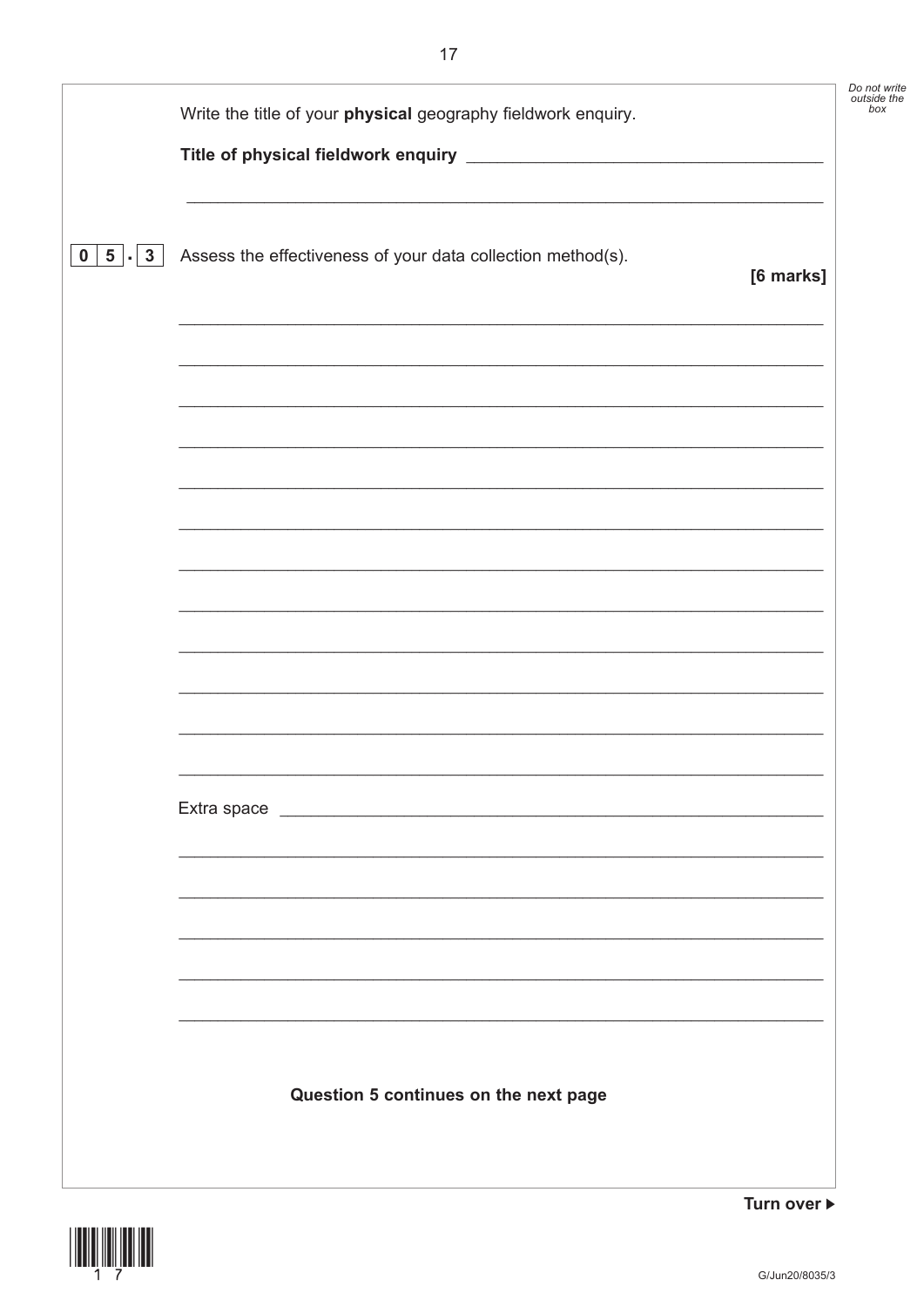| $\overline{4}$<br>0   5 | For one of your fieldwork enquiries, to what extent did your results and conclusions<br>meet the original aim of your enquiry? |  |
|-------------------------|--------------------------------------------------------------------------------------------------------------------------------|--|
|                         | [9 marks]                                                                                                                      |  |
|                         | [+3 SPaG marks]                                                                                                                |  |
|                         |                                                                                                                                |  |
|                         |                                                                                                                                |  |
|                         |                                                                                                                                |  |
|                         |                                                                                                                                |  |
|                         |                                                                                                                                |  |
|                         |                                                                                                                                |  |
|                         |                                                                                                                                |  |
|                         |                                                                                                                                |  |
|                         |                                                                                                                                |  |
|                         |                                                                                                                                |  |
|                         |                                                                                                                                |  |
|                         |                                                                                                                                |  |
|                         |                                                                                                                                |  |
|                         |                                                                                                                                |  |
|                         |                                                                                                                                |  |
|                         |                                                                                                                                |  |
|                         |                                                                                                                                |  |
|                         |                                                                                                                                |  |
|                         |                                                                                                                                |  |
|                         |                                                                                                                                |  |
|                         |                                                                                                                                |  |
|                         |                                                                                                                                |  |
|                         |                                                                                                                                |  |
|                         |                                                                                                                                |  |
|                         |                                                                                                                                |  |
|                         |                                                                                                                                |  |
|                         |                                                                                                                                |  |
|                         |                                                                                                                                |  |
|                         |                                                                                                                                |  |

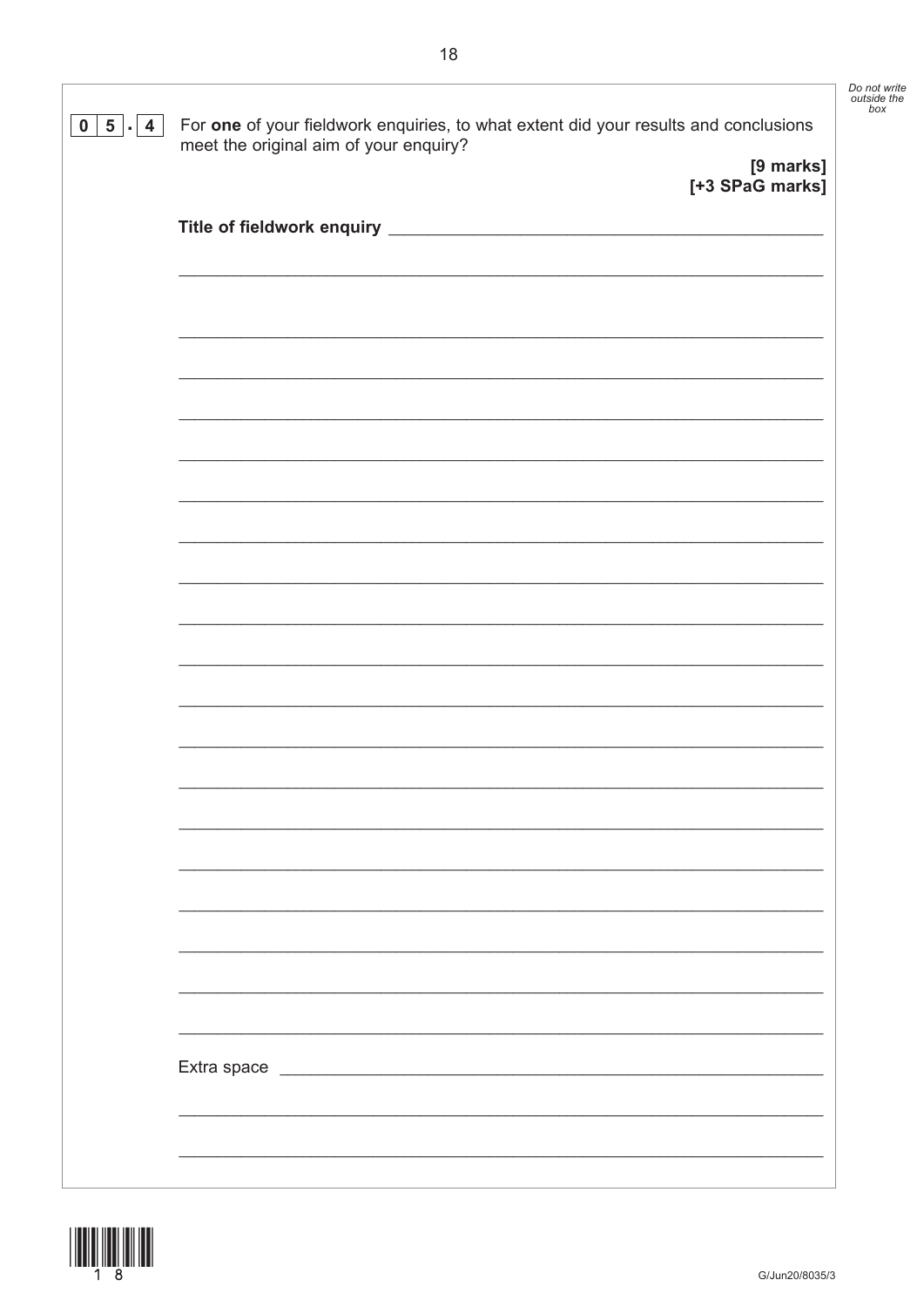Do not write<br>outside the<br>box

23

END OF QUESTIONS